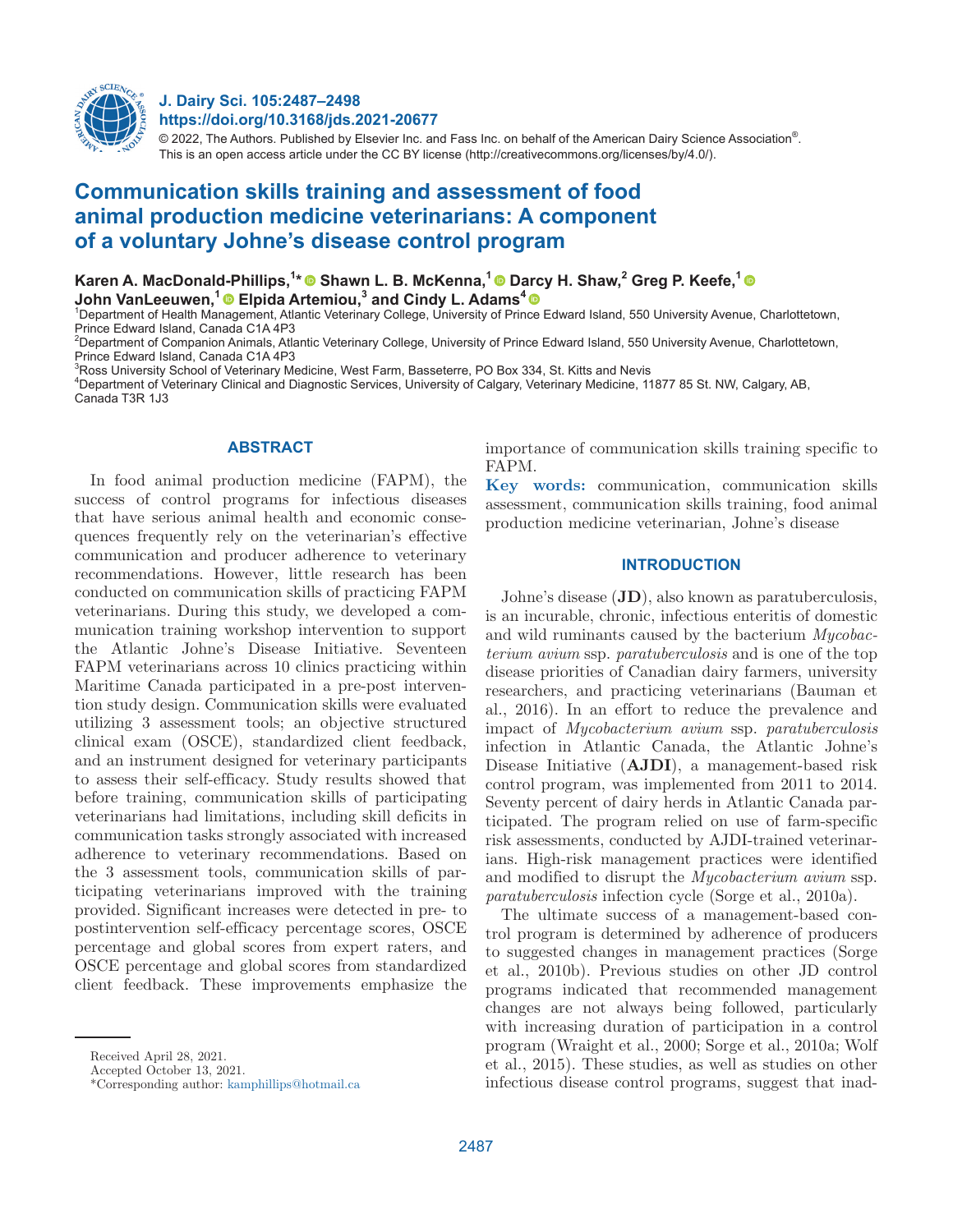equate veterinary communication likely contributed to poor adherence, and that improving the communication effectiveness of veterinarians could be important for success of future control programs (Jansen et al., 2010; Sorge et al., 2010a; Lam et al., 2011).

Skilled communication is a requisite to the practice of effective and compassionate veterinary medicine (Adams and Kurtz, 2017). It is considered a core clinical competency by the American Veterinary Medical Association Council on Education (American Veterinary Medical Association, 2020) as well as the Association of Veterinary Medical Colleges (Association of American Veterinary Medical Colleges, 2018) and the World Organization for Animal Health (World Organization for Animal Health, 2012). Research on, and teaching of, communication as an essential clinical skill in veterinary medicine is a growing discipline (Kurtz, 2006; Silverman et al., 2013; Adams and Kurtz., 2017). There is an expanding body of evidence in veterinary medical literature to demonstrate that communication competence is related to more efficient and satisfying consultations and improved outcomes of care, specifically satisfaction and adherence (Shaw et al., 2012; Adams and Kurtz, 2017; Ritter et al., 2019). Unfortunately, evidence also showed that communication deficiencies are evident during veterinary school, and that following graduation, learning communication skills on the job is not sufficient to master the necessary skills (Humphris, 2002; Shaw et al., 2004; Mullan and Kothe, 2010). Fortunately, training in communication has resulted in communication skill acquisition for veterinary students and companion animal practitioners (American Animal Hospital Association, 2009; Shaw et al., 2010; Adams and Kurtz, 2017). Veterinary schools around the globe are incorporating communication skills education into their curriculum by training faculty and developing programs that use lectures, small-group interactive sessions involving simulated clients and facilitators, video feedback, assigned readings, role-play and web-based programs (Hargie et al., 2010; Artemiou et al., 2013; Shaw, 2019).

Studies in food animal production medicine (**FAPM**) suggest that veterinary practitioners' communication skills can benefit from additional training (Cipolla and Zecconi, 2015; Ritter et al., 2018; Ritter et al., 2019). Petrovski and McArthur (2015) described specific communication steps to facilitate veterinary-client consultations in bovine medicine, both at the individual animal and population level. These steps were based on a modified Calgary-Cambridge guide (**CCG**), a comprehensive set of communication skills initially developed for human medicine (Silverman et al., 2013)

Various methods exist for assessing communication skills (Shaw, 2019). Objective structured clinical examination (**OSCE**) offers a format for assessing communication skills of undergraduate health professional students that is valid for clinical skills, not just knowledge, and has high reliability (Davis et al., 2006; Hodges, 2006). Objective structured clinical examination provides a simulated environment where students can demonstrate their abilities across various contexts following a standardized examination format (Hecker et al., 2012). During the OSCE, the learner interacts with standardized clients (**SC**), who are trained to portray a client's concerns in a standardized manner (Adams and Ladner, 2004; Barton et al., 2006; Artemiou et al., 2014a).

Self-efficacy questionnaires, which represent an individual's possibly biased self-evaluation on successfully performing a specified task, such as communication skills, is another tool that has frequently been used in human medicine (Mullan and Kothe, 2010; Roter et al., 2012; Gulbrandsen et al., 2013). A variety of internal and external factors (e.g., personal knowledge and skills, self-esteem, task complexity, and stress) can influence a person's judgment of self-efficacy (Ammentorp et al., 2007). Use of self-efficacy assessment in conjunction with outcome measures, such as an OSCE, has not been reported in veterinary communication skills training.

In this study, a communication skills training workshop and pre-post assessments of communication skills were conducted with FAPM veterinarians as part of the AJDI. It was hypothesized that training in communication would lead to communication skill improvement for the FAPM veterinarians. Accordingly, the goals of the study were to (1) assess communication skills of veterinarians before communication skills training using 3 assessment tools: OSCE, SC feedback, and selfefficacy; (2) develop and implement a communication skills training workshop for FAPM veterinarians; and (3) assess the effect of a communication skills training workshop on communication skills of veterinarians using the same 3 assessment tools. The results were intended to deepen understanding of how to teach and assess communication skills for FAPM veterinarians who are part of an infectious disease control program. Additionally, our study results would inform development of communication skills training and assessment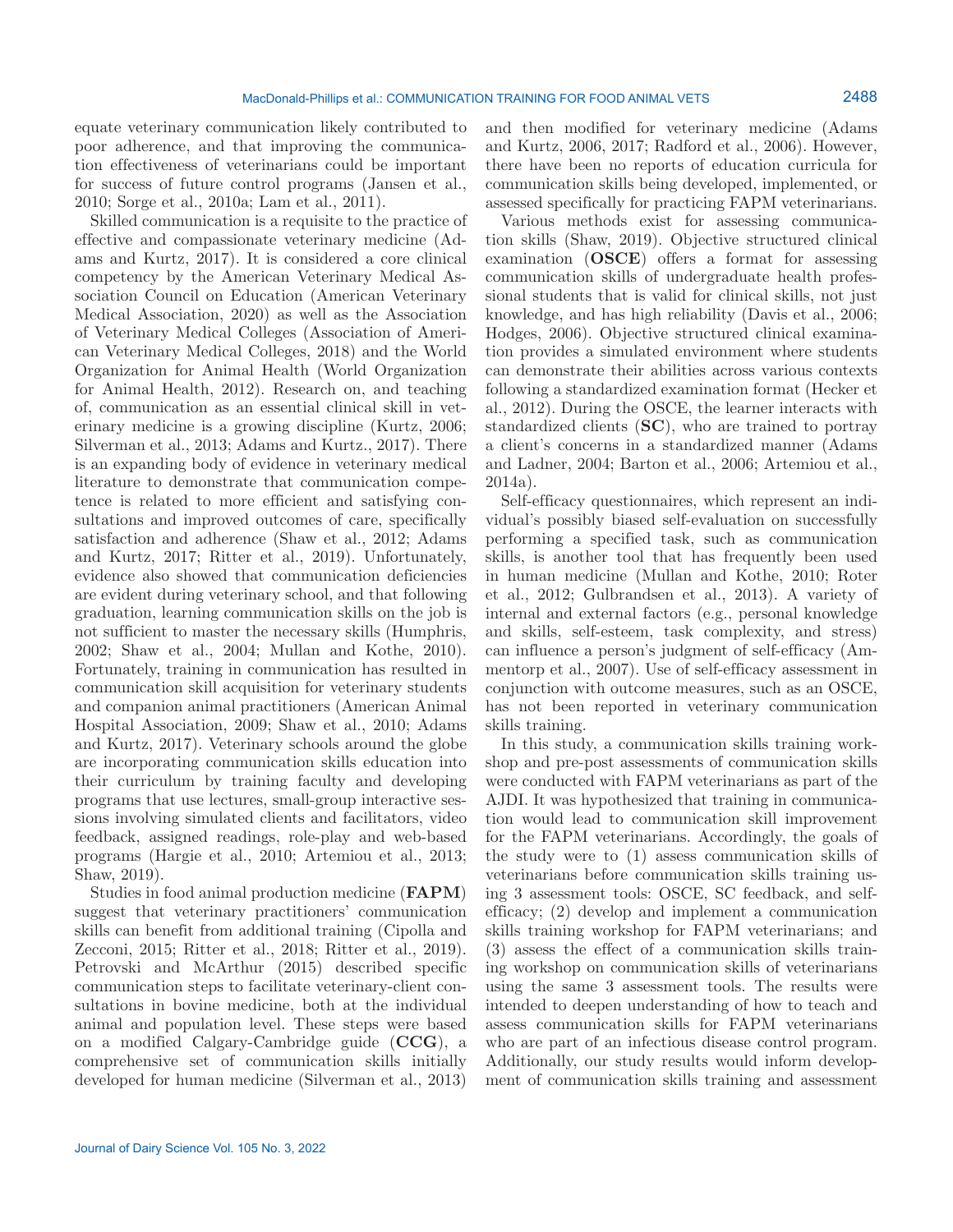specific to FAPM at the Atlantic Veterinary College (**AVC**), University of Prince Edward Island.

## **MATERIALS AND METHODS**

Study implementation is described in the following sections, and the layout of its component parts is shown in Figure 1.

## *Participants, SC, Coaches, and Raters*

Email and telephone invitations to the communication skills workshop were sent to 48 FAPM veterinarians trained through the AJDI across 18 veterinary clinics practicing within Maritime Canada. Seventeen of the 48 veterinarians agreed to participate. A sample size calculation was not performed before commencement of the study, but resources were available and workshop design was ideal for 20 participants; as such, 3 AVC senior veterinary students who had received specialized training in FAPM also partook in the training opportunity. This manuscript is focused on the practicing FAPM veterinarians only. Participant written consent was obtained to allow video recording of the OSCE for research purposes at the start of the workshop (see Supplemental File S1; [https://data.upei.ca/islandora/](https://data.upei.ca/islandora/object/researchdata%3A680) [object/researchdata%3A680;](https://data.upei.ca/islandora/object/researchdata%3A680) MacDonald-Phillips et al., 2021) and verbal consent was obtained for undergoing training and assessment when participants volunteered to function as certified AJDI veterinarians. Animal Use Protocols (Protocol 11–038 file number 6004374) and Biosafety Permits (file number 6004379) were approved by their respective compliance bodies for this project. Based on the information in those protocols submitted at that time in 2010, research ethics board approval was deemed to be not necessary by the University of Prince Edward Island.

Eight retired dairy producers from Prince Edward Island were recruited to be SC and trained by an experienced SC trainer [B. Gromoff, consulting standardized client coordinator at University of Calgary Veterinary Medicine (**UCVM**)]. All 8 SC participated in OSCE and 5 SC supported small-group communication training sessions.

Six coaches were recruited to facilitate small-group experiential communication training sessions. Four coaches were veterinarians from the Department of Health Management of AVC who had extensive experience with FAPM (3 faculty members and 1 graduate student). These coaches participated in small-group facilitation training before the communication skills training workshop. The other 2 coaches had substantial expertise in experiential teaching of communication skills (C. Adams, professor at UCVM who directs the clinical communication program, and J. Wilson, a veterinarian with extensive coaching experience in the communication program at UCVM).

Four raters were recruited to independently review all OSCE video recordings, blinded to OSCE type (i.e., pre- vs. postintervention OSCE). Two raters were veterinary students enrolled at AVC who completed their first and second years of the 4-yr program and had experience with FAPM. Before rating, the students participated in a training session designed to enhance inter- and intrarater reliability. Student raters were referred to as "trained raters." The other 2 raters were considered experts based on their experience in communication skills assessment, including rating communication OSCE (referred to as "expert raters"; C. Adams and E. Artemiou, associate professor of clinical communication at Ross University School of Veterinary Medicine). For conciseness, this manuscript is focused on expert raters only. Comparison of trained raters and expert raters will be the focus of a future manuscript.

## *Preparations for the Communication Skills Workshop Intervention*

The framework used to develop the intervention was the CCG. The CCG is comprised of 73 evidence-based communication process skills and organizes the medical consultation into a framework of 6 communication domains and objectives (Adams and Kurtz, 2012; Silverman et al., 2013). Participants were expected to learn and demonstrate skills associated with each of the following CCG domains: (1) initiating the session, (2) gathering information, (3) providing structure, (4) building the relationship, (5) explaining and planning, and (6) closing the session.

Pre- and postintervention OSCE cases were designed to assess the participants' communication skills. OSCE cases representing real-life FAPM scenarios were developed, adapted and standardized by FAPM veterinarians at the AVC. Likewise, real-life FAPM cases were also developed, tested and standardized at UCVM for coach-facilitated, small-group training sessions, to allow participants to practice skills through interactions with SC.

For self-efficacy assessment tools, questionnaires were adapted from AVC Client Communication Rotation Surveys. For communication assessment using SC feedback, a SC feedback form was adapted from the UCVM clinical communication skills program. To rate the participant's communication skills based on the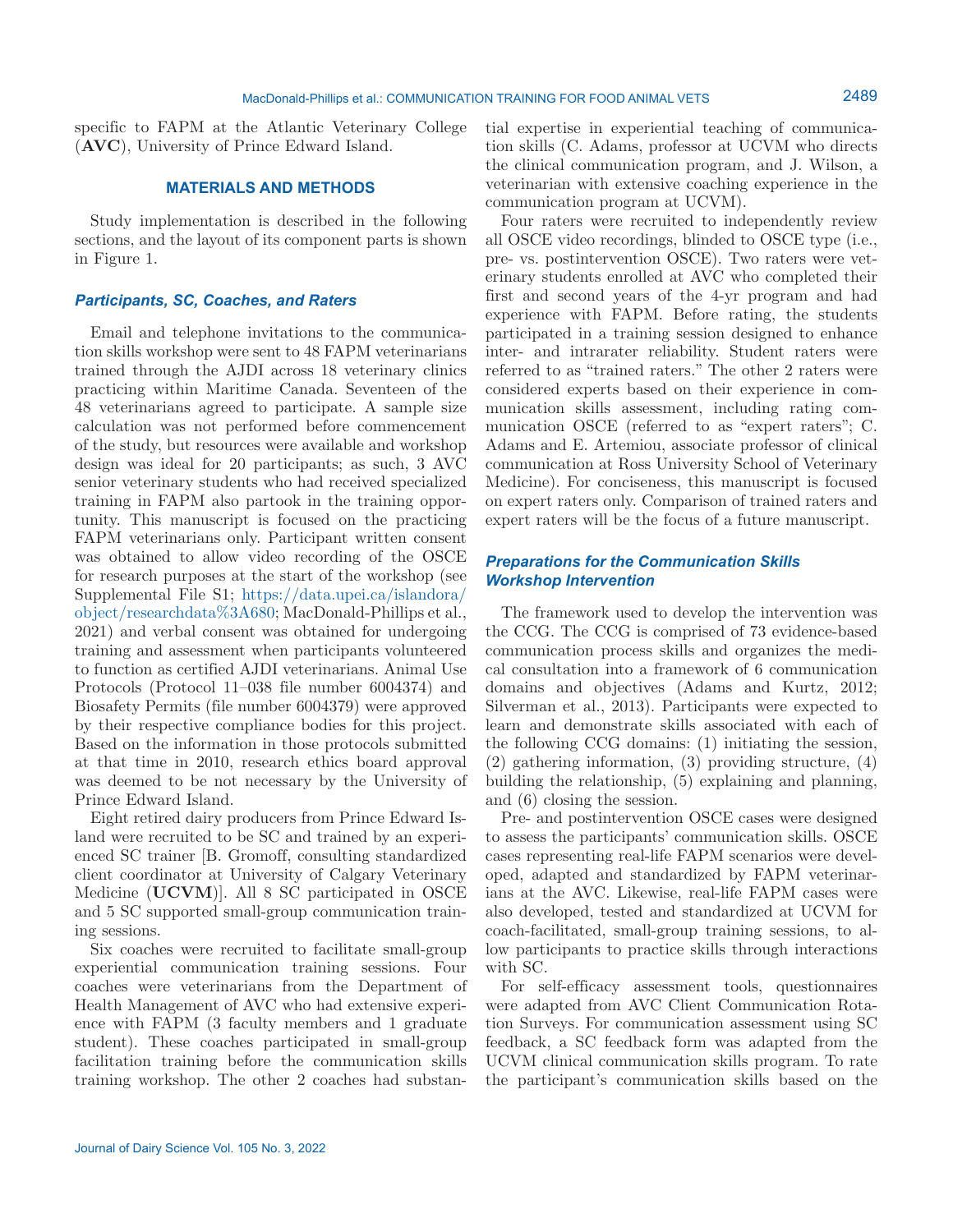#### MacDonald-Phillips et al.: COMMUNICATION TRAINING FOR FOOD ANIMAL VETS



**Figure 1.** Layout of the communication skills training and assessment workshop for 17 food animal production medicine (FAPM) veterinary participants, 8 standardized clients (SC), 6 coaches, and 2 expert raters, in Atlantic Canada in 2014. PEI = Prince Edward Island; OSCE = objective structured clinical exam. Lecture by C. Adams, professor at University of Calgary Veterinary Medicine, who directs the clinical communication program.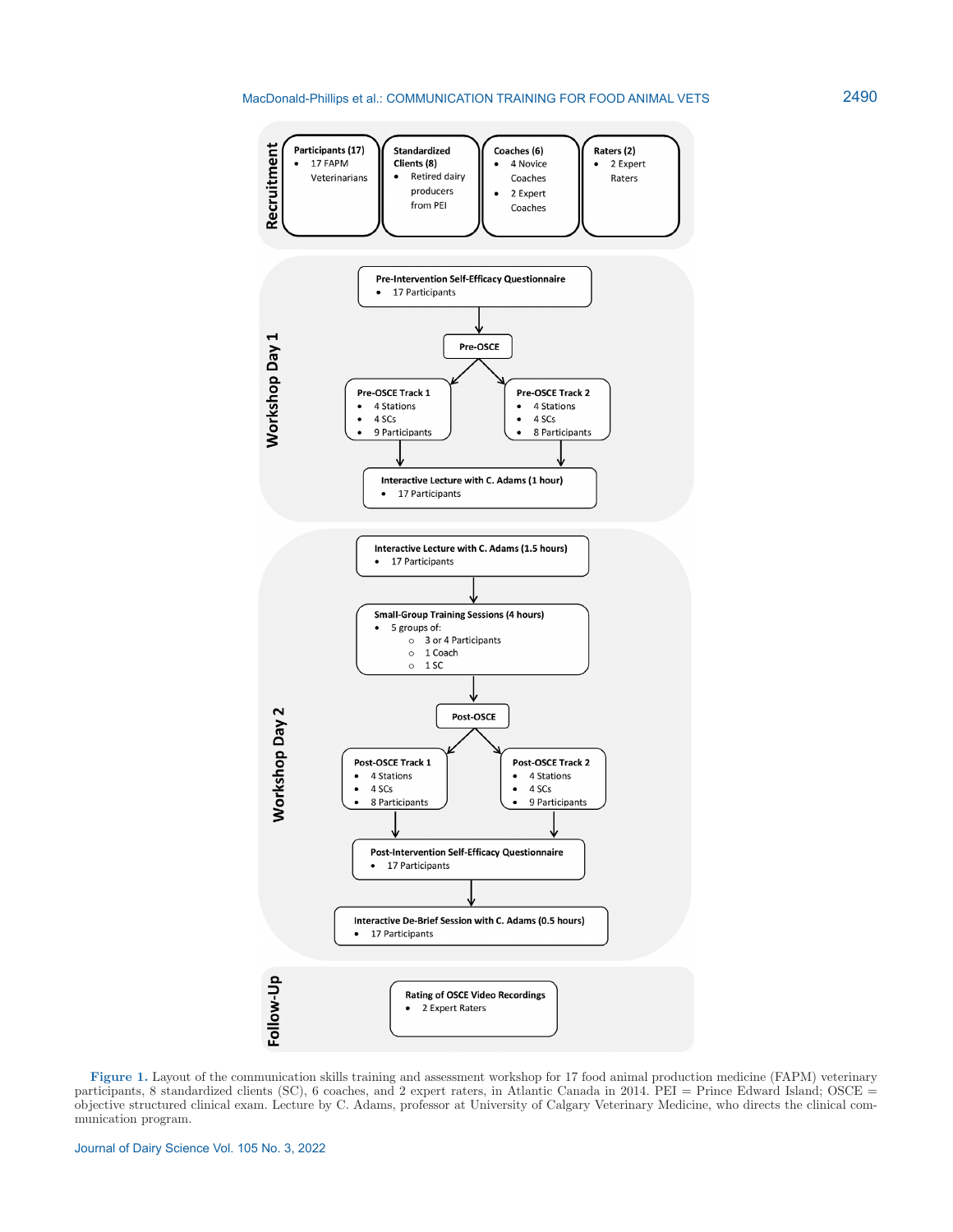CCG, an OSCE checklist was developed from the CCG and contained communication skills for each of the 6 communication domains.

# *Implementation of the Communication Skills Training Workshop Intervention*

The communication skills training workshop was held in the winter of 2014 over 1.5 d (13 h in total). In human medicine, training programs were found to improve communication skills if they lasted for at least 1 d (Berkhof et al., 2011).

All participants completed a self-efficacy questionnaire (Figure 1) before the communication skills training intervention (see Supplemental File S2; [https://](https://data.upei.ca/islandora/object/researchdata%3A680) [data.upei.ca/islandora/object/researchdata%3A680](https://data.upei.ca/islandora/object/researchdata%3A680); MacDonald-Phillips et al., 2021). Participants scored 13 self-efficacy items using a 5-point Likert scale, with 5 being "excellent" and 1 being "poor." Items were totaled and converted into a percentage of self-efficacy items (Ammentorp et al., 2007; Gulbrandsen et al., 2013). The pre-intervention survey also included open-ended questions inquiring about participant's expectations for the communication skills training workshop.

Additionally, all participants completed a pre-intervention OSCE that consisted of 4 stations (Figure 1). For time efficiency, 2 OSCE tracks were run simultaneously with the same 4 cases being portrayed in each track. Participants interacted with one SC portraying a specific case at each station. Before entering a station, participants had 2 min to review the OSCE task sheet. An example task sheet used in the OSCE is shown in Supplemental File S3 [\(https://data.upei.ca/islandora/](https://data.upei.ca/islandora/object/researchdata%3A680) [object/researchdata%3A680;](https://data.upei.ca/islandora/object/researchdata%3A680) MacDonald-Phillips et al., 2021). Participants were informed that they were being assessed on communication skills and not medical knowledge. Participants had 10 min to complete their interaction with the SC. A 2-min verbal warning was given before the end of each consultation. Interactions between participants and SC were video-recorded at each station. Five support personnel assisted with OSCE set-up, timing, and movement of participants through stations.

Following each OSCE consultation, the SC completed an SC feedback form on the participant's communication performance (see Supplemental File S4; [https://](https://data.upei.ca/islandora/object/researchdata%3A680) [data.upei.ca/islandora/object/researchdata%3A680](https://data.upei.ca/islandora/object/researchdata%3A680); MacDonald-Phillips et al., 2021). For each of the 17 items in the SC feedback form, SC indicated if the item skill was demonstrated by choosing "no," "yes but" or "yes." The "yes but" score indicated partial demonstration of skill. Feedback item ratings were converted to a score of 0 for "no," 1 for "yes but" and 2 for "yes." Scores were totaled and converted to a percentage of feedback items (Artemiou et al., 2014a).

For each participant, SC also indicated if they would choose that person as their veterinarian (a global feedback rating), by choosing "no," "yes but" and "yes." This global feedback rating was also converted to a score of 0 for "no," 1 for "yes but" and 2 for "yes."

The intervention (Figure 1) included 2 interactive lectures (1 h on the first day and 1.5 h on the second day). These lectures were presented by a member of the faculty of UCVM with substantial experience in teaching communication skills (C. Adams).

Small-group training sessions followed the lectures, where participants were divided into 5 groups. Each group also included a coach and a SC. During training sessions, each participant spent a minimum of 45 min practicing their communication skills with a SC and received individualized feedback and active coaching from coaches. Following the interaction, small-group members, coaches and SC provided feedback and the opportunity for the interviewing participant to return to their interaction with the SC to integrate feedback.

Postintervention communication skills assessments were conducted following small-group training sessions (Figure 1). These assessments were similar to preintervention assessment, with all participants completing a self-efficacy questionnaire and an OSCE. Open questions about participants' satisfaction with the workshop and 11 self-efficacy items were included in the postintervention survey (see Supplemental File S5; [https://data.upei.ca/islandora/object/researchdata](https://data.upei.ca/islandora/object/researchdata%3A680) [%3A680;](https://data.upei.ca/islandora/object/researchdata%3A680) MacDonald-Phillips et al., 2021). Different OSCE cases were used for postintervention OSCE assessments. Five support personnel again assisted with postintervention OSCE set-up, timing, and movement of participants through stations. Following postintervention assessment, there was a 30-min debrief session with veterinary participants, study design team, and coaches.

Following the workshop, all OSCE video recordings were rated by all raters. Raters were unaware of OSCE type (whether it was pre- or postintervention) and used an OSCE checklist (see Supplemental File S6; [https:/](https://data.upei.ca/islandora/object/researchdata%3A680) [/data.upei.ca/islandora/object/researchdata%3A680](https://data.upei.ca/islandora/object/researchdata%3A680); MacDonald-Phillips et al., 2021) to score how the 22 communication process skills were demonstrated by choosing "no," "yes but" or "yes." The "yes but" score indicated that the skill was partially demonstrated. The checklist item ratings were converted to a score of 0 for "no," 1 for "yes but" and 2 for "yes." Checklist item scores were totaled per OSCE consultation for each rater and converted to a percentage of the checklist items (Hecker et al., 2012). Furthermore, rat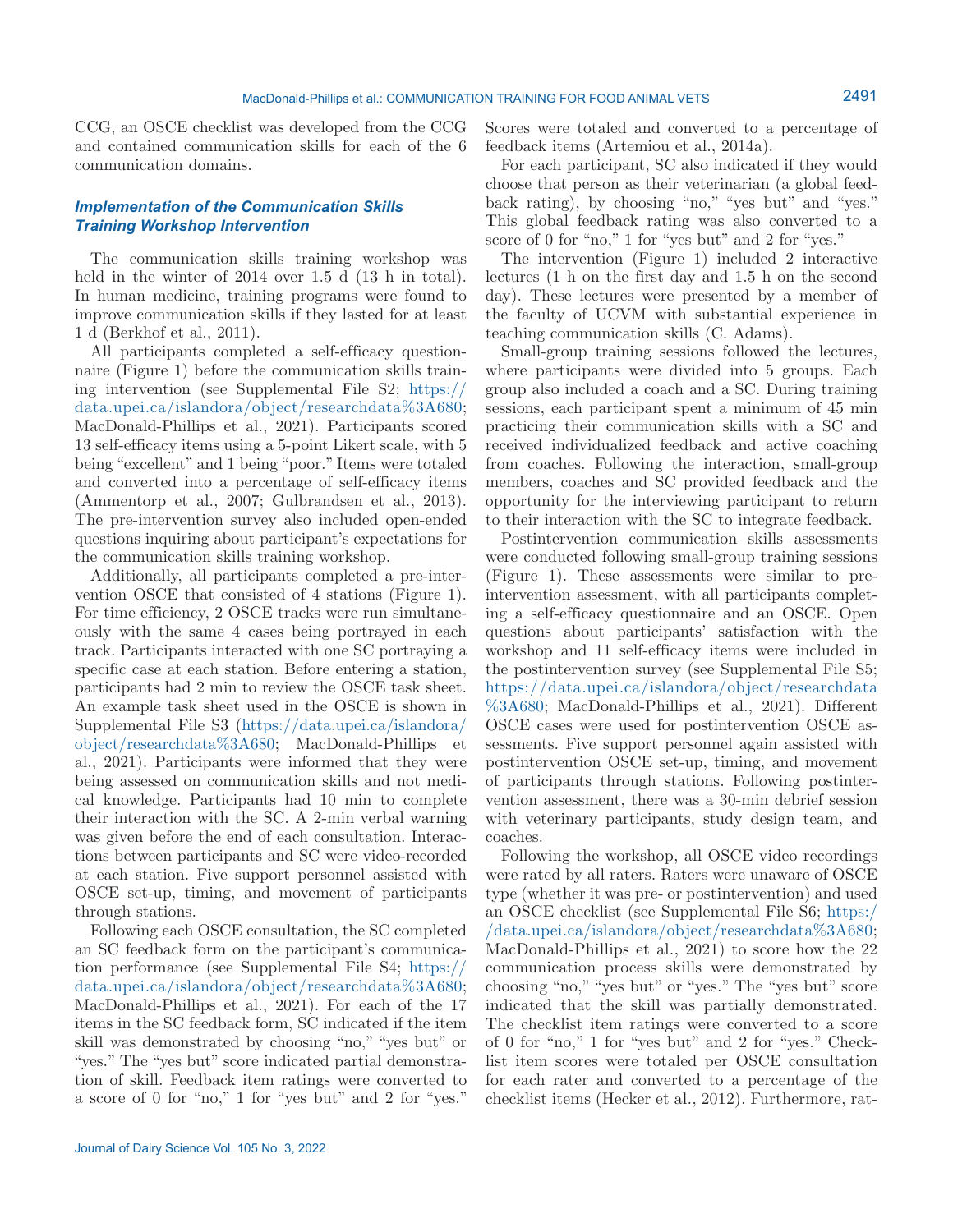ers gave a global rating score for participants' overall communication performance per case using a 5-point Likert scale, with 5 being "excellent" and 1 being "poor."

#### *Statistical Analyses*

Missing data frequency and distribution were assessed to determine the randomness of the missing data. Due to the small number of participants, where the missing data were considered random, they were addressed using several different methods. Person-mean imputation (Eekhout et al., 2014) was used for missing items in self-efficacy questionnaires, OSCE checklists, and SC feedback forms (missing items were imputed using the mean of participants' nonmissing items). For comparison purposes, multiple imputation (Eekhout et al., 2014) for missing items in OSCE checklists was also performed to compare the mean percentage scores and 95% confidence intervals (**CI**) with those achieved using person-mean imputation. Available-case analysis (van Ginkel et al., 2010), using all cases which have observed values on variables that are part of the analyses, was used for global scores in both the OSCE checklists and the SC feedback forms because these scores did not have other similar items to assist with imputation.

Statistical analyses were performed using STATA/IC 12.1 (StataCorp LP) for the 17 participants who were practicing FAPM veterinarians. Significance was set at a  $P < 0.05$ . Descriptive statistics (means and 95\% CI) were calculated for participant data, self-efficacy questionnaires and OSCE, in total and stratified by OSCE type. Paired *t*-tests were used to confirm whether scores were significantly higher postintervention compared with pre-intervention (self-efficacy percentage, OSCE checklist percentage, OSCE global checklist score, SC feedback percentage, and SC global feedback score). Reliability, inter-rater agreement and variance components for all main and interaction OSCE effects were assessed using generalizability theory (data not shown). The OSCE checklist percentage and global checklist scores used in the statistical analyses in this current manuscript were from the expert raters only. Openended questions in self-efficacy questionnaires were analyzed by identifying patterns of themes based upon frequency distributions of participant responses.

#### **RESULTS**

### *Participants*

56% (10 of 18 clinics), respectively. Sixty-five percent  $(n = 11)$  of participants self-identified as female and  $35\%$  (n = 6) self-identified as male. The median years since graduation with their doctor of veterinary medicine degree was 12 (range: 1–29).

#### *Missing Data*

Self-efficacy questionnaires had 0.5% of items missing. Overall,  $6\%$  of questionnaires  $(n = 2)$  had incomplete data, and the mean percent of missing items per incomplete questionnaire was 9%. Based on dissimilar questions being unanswered, the missing data were considered missing completely at random (**MCAR**). Person-mean imputation was used to replace missing self-efficacy questionnaire items.

During the OSCE, camera malfunction at one station resulted in no video recording in 11 of 136 consultations (8%). The OSCE checklists from recorded consultations had 2% of items missing from nonresponse that was considered MCAR. Overall, 22% of OSCE checklists had incomplete data, and the mean percent of missing items per incomplete OSCE checklist was 8% (95% CI: 6, 9%). Person-mean imputation was used to replace the missing checklist items for the analyses. Checklist percentage scores and 95% CI that were calculated after using person-mean imputation were compared with scores calculated after using multiple imputation. The scores did not differ significantly, with means of 58.0% (95% CI: 55.9, 60.2%) and 57.9% (95% CI: 55.8, 60.1%), respectively.

One global score was missing for the OSCE observations (0.4%). With only 1 missing observation, that missing data were considered MCAR. Available-case analysis was used to analyze nonmissing OSCE global scores.

During OSCE, 15 SC feedback forms were misplaced and 3 were not filled out from 136 consultations (13% of the SC feedback forms in total). Misplaced forms were primarily from one SC (13 of 15 forms). The 18 consultations with no SC feedback data were discarded from the data set. The remaining SC feedback forms had 5.1% of items missing due to nonresponse. Overall, 29% of forms had incomplete data and the mean percent of missing items per incomplete form was 18% (95% CI: 13, 23%). Based on dissimilar items being unanswered, the missing data were considered MCAR. Person-mean imputation was used to replace missing SC feedback form items.

The SC feedback forms had 20 global scores missing for the 118 consultations retained in the data set (17%). Based on which scores remained unanswered, the missing data were considered MCAR. Similar to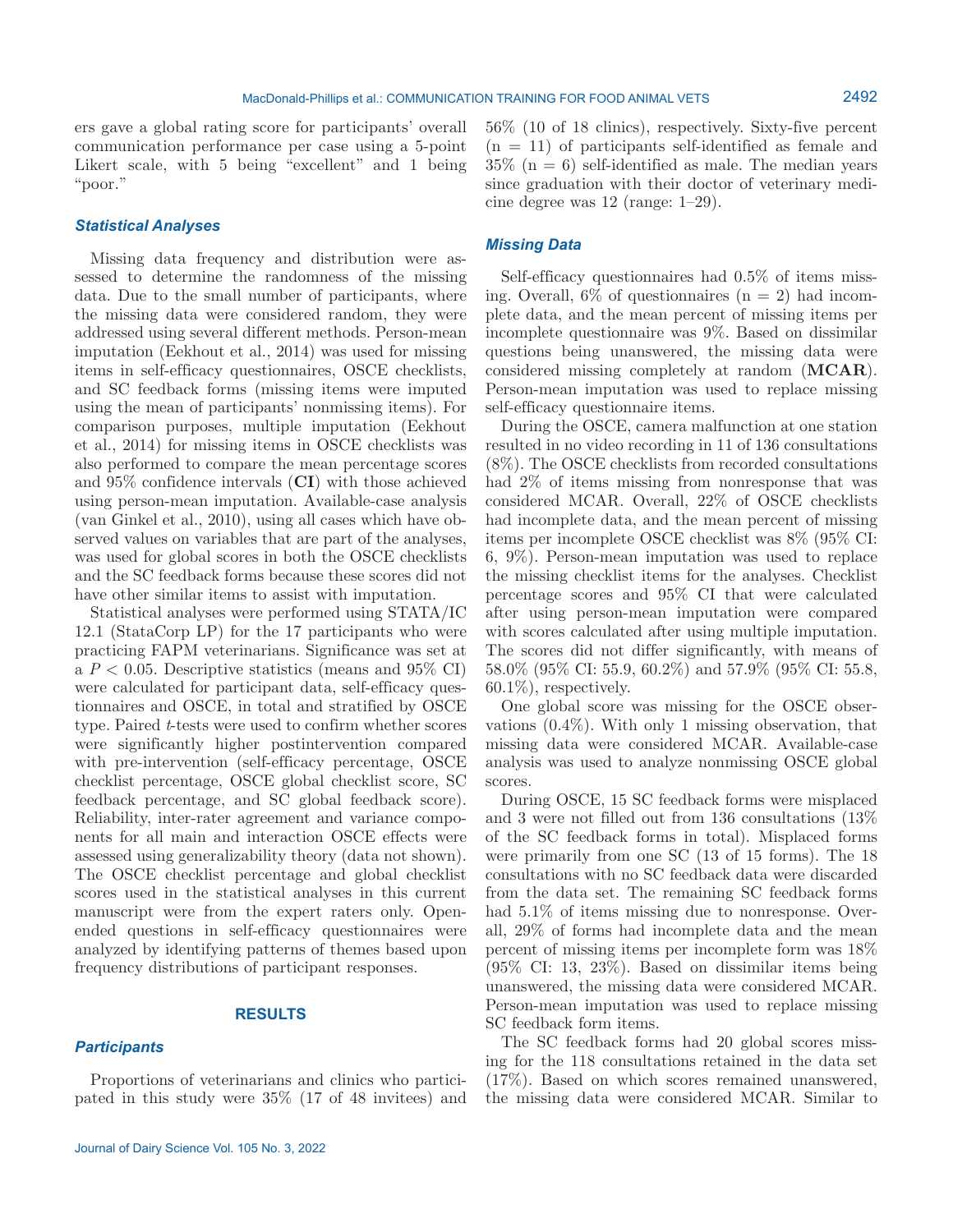OSCE global scores, available-case analysis was used to analyze the SC global scores.

## *Pre- and Postintervention Self-Efficacy Questionnaires*

On the pre-intervention self-efficacy questionnaire, 82% of participants reported that the primary reason for attending the communication skills training workshop was to improve their communication skills  $(n =$ 14). Before the workshop, participants described their previous communication training as below average, with a mean of 1.8 out of 5 (95% CI: 1.3, 2.3). They also reported their knowledge of communication skills as fair, with a mean of 2.3 out of 5 (95% CI: 1.8, 2.8).

Following the workshop, participants reported improvement of their knowledge surrounding communication skills, with a mean of 3.8 out of 5 (95% CI: 3.6, 4.0) on the postintervention self-efficacy questionnaire. Suggested ways to improve the workshop included: lengthening the workshop  $(n = 4)$  and spending more time on experiential practice  $(n = 4)$ .

A significant difference was detected between the pre- and postintervention self-efficacy percentages [65.7% (95% CI: 61.4, 69.9%) and 73.4% (95% CI: 70.7, 76.0%), respectively; paired *t*-test:  $\tau$  (32) = -3.9, *P* < 0.01].

## *Pre- and Postintervention Objective Structured Clinical Exams*

Table 1 shows the pre- and postintervention OSCE descriptive statistics for percentage and global scores from expert raters and SC. Based on nonoverlapping 95% CI, all percentage and global scores were significantly higher postintervention compared with preintervention.

Paired *t*-tests confirmed significant increases in percentage and global scores from pre- to postintervention OSCE from expert raters [paired *t*-test for percentage score: t  $(247) = -12.86$ ,  $P < 0.01$ ; paired *t*-test for global score: t  $(246) = -14.03$ ,  $P < 0.01$ . Based on paired *t*-tests of the SC feedback, there was also confirmation of significant increases in percentage and global scores from pre- to postintervention OSCE [percentage score paired *t*-test: t (116) =  $-3.93, P < 0.01$ ; global score paired *t*-test: t  $(96) = -3.46, P < 0.01$ .

Table 2 shows pre- and postintervention OSCE descriptive statistics for the task percentage scores for each of the 6 communication domains from expert raters. Based on nonoverlapping 95% CI, all task percentage scores were significantly higher postintervention than pre-intervention. Paired *t*-tests confirmed significant increases in task percentage scores from pre- to postintervention OSCE for all 6 communication domains (*P* < 0.01). The communication tasks with the highest and lowest percentage scores were "gathering information" and "closing the session," respectively.

## **DISCUSSION**

This is the first study that followed an experimental, pre- and postintervention design to evaluate how a communication skills training workshop improved the communication skills of practicing FAPM veterinarians. Main findings of the study were (1) before training, communication skills of participants had limitations, including deficits in skills that have been strongly associated with adherence to veterinary recommendations; and (2) an experiential communication skills training workshop improved the communication skills of participants.

Before communication skills training, participants reported their knowledge of communication skills was

| Table 1. Descriptive statistics of percentage scores and global scores for the 17 food animal production medicine veterinary participant pre- and |  |  |  |  |
|---------------------------------------------------------------------------------------------------------------------------------------------------|--|--|--|--|
| postintervention objective structured clinical exams (OSCE), by 2 expert raters and 8 standardized clients (SC), in Atlantic Canada in 2014       |  |  |  |  |

|                            | Pre-intervention OSCE |              | Postintervention OSCE |              |  |
|----------------------------|-----------------------|--------------|-----------------------|--------------|--|
| Assessor                   | Percentage score      | Global score | Percentage score      | Global score |  |
| Expert raters <sup>1</sup> |                       |              |                       |              |  |
| Mean                       | 47.4                  | 1.7          | 69.1                  | 3.3          |  |
| 95% CI                     | 45.3, 49.5            | 1.6, 1.8     | 66.4, 71.7            | 3.1, 3.5     |  |
| No. of observations        | 127                   | 126          | 122                   | 122          |  |
| SC <sup>2</sup>            |                       |              |                       |              |  |
| Mean                       | 78.4                  | 1.7          | 92.8                  | 2.0          |  |
| 95% CI                     | 71.4, 85.3            | 1.5, 1.8     | 90.3, 95.3            | 1.9, 2.0     |  |
| No. of observations        | 59                    | 48           | 59                    | 50           |  |

1 OSCE checklist.

2 SC feedback form.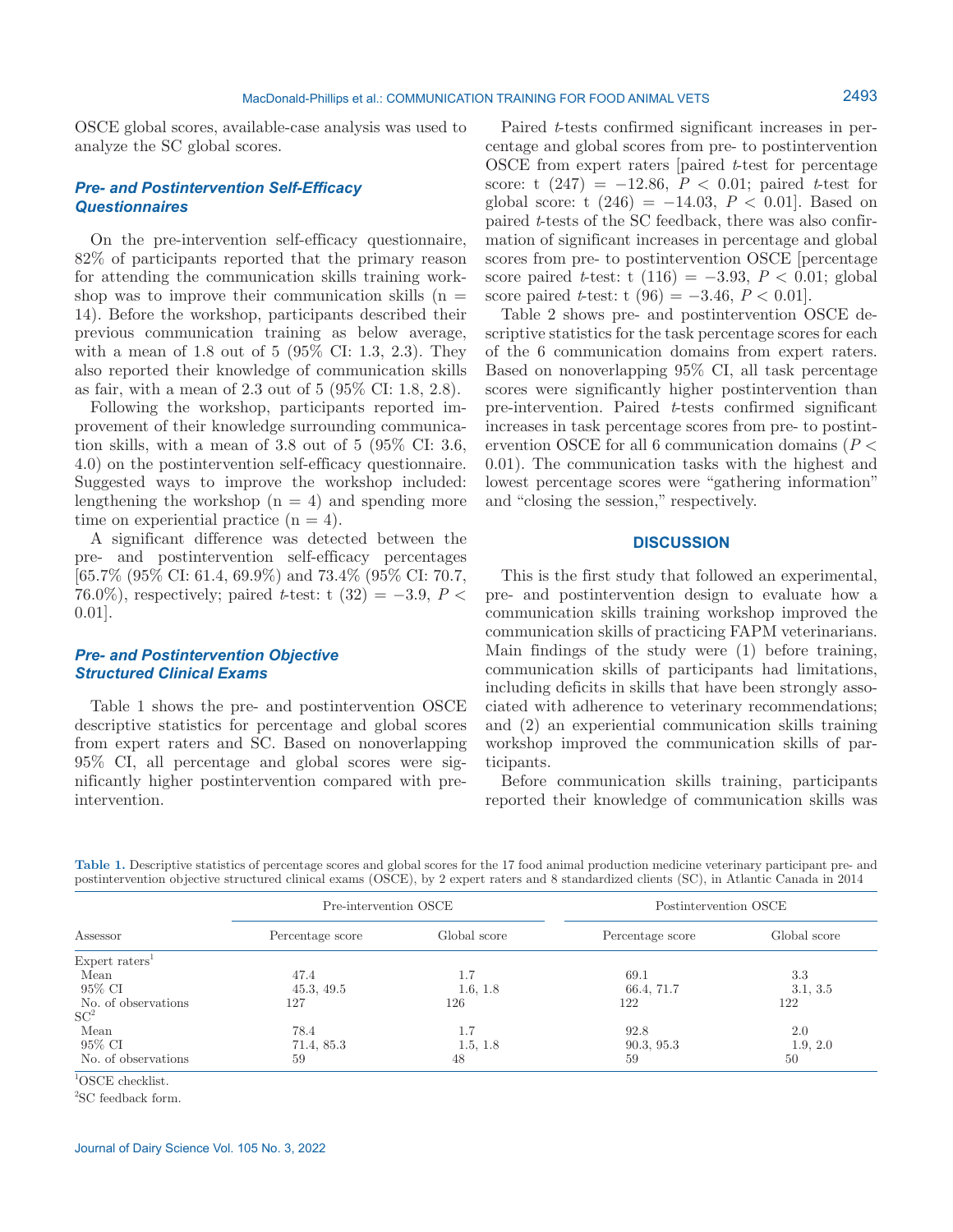only fair. This self-assessment was substantiated by low percentage and global scores from expert raters in the pre-intervention OSCE. Percentage scores indicated that the performance level of participants was less than half of what was expected to properly demonstrate the communication skills. The percentage scores were supported by global scores that were also only fair preintervention.

Communication deficiencies to this degree would translate into ineffective communication with participants' food animal production clients, including AJDI participants. Previous research has shown that specific communication tasks inherent to the CCG are strongly associated with adherence to recommendations, particularly in building the relationship and explanation and planning (Silverman et al., 2013). Participants' OSCE performances showed deficits in both of these domains. Insufficient communication skills specific to these 2 communication domains would likely have a negative effect on the adherence of participants' food animal production clients to recommendations, including AJDI participants. Reduced adherence of AJDI producers would result in unsatisfactory implementation of risk assessment and management plan recommendation, and undermine the goal of controlling JD in Atlantic Canada.

Communication skills of participants improved following training. This study clearly demonstrates that communication interventions such as face-to-face interactive lectures and small-group teaching were effective at helping FAPM veterinarians improve their communication skills. Improved performance was also observed for individual communication tasks, including building the relationship and explanation and planning. Intentional and effective use of communication skills specific to these 2 communication domains should translate to improved adherence of veterinarians' food animal production clients, including AJDI participants. Improved adherence of AJDI participants to risk assessment and management plan recommendations would ultimately support the goal of controlling JD in Atlantic Canada. This conclusion is supported by previous research which suggested that improved veterinary communication would lead to enhanced adoption of infectious disease control programs by dairy producers (Sorge et al., 2010a; Kleen et al., 2011; Lam et al., 2011).

To investigate the reliability of the 4-station communication OSCE and if improvements in OSCE checklist scores were predominately due to participant communication skill or other facets of the study design, analyses using generalizability theory were conducted and described in chapter 6 of the PhD thesis of the

**Table 2.** Descriptive statistics of task percentage scores for the 17 food animal production medicine veterinary participant pre- and postintervention objective structured clinical exams (OSCE) from 2 expert raters in Atlantic Canada in 2014

| Task                      | Pre-intervention OSCE<br>task percentage score | Postintervention OSCE<br>task percentage score |  |  |
|---------------------------|------------------------------------------------|------------------------------------------------|--|--|
| Initiating the session    |                                                |                                                |  |  |
| Mean                      | 44.45                                          | 65.50                                          |  |  |
| 95% CI                    | 41.23, 47.66                                   | 61.71, 69.29                                   |  |  |
| No. of observations       | 127                                            | 122                                            |  |  |
| Gathering information     |                                                |                                                |  |  |
| Mean                      | 59.15                                          | 80.07                                          |  |  |
| 95% CI                    | 55.40, 62.90                                   | 76.80, 83.33                                   |  |  |
| No. of observations       | 127                                            | 122                                            |  |  |
| Providing structure       |                                                |                                                |  |  |
| Mean                      | 33.65                                          | 57.51                                          |  |  |
| 95% CI                    | 28.59, 38.71                                   | 51.67, 63.35                                   |  |  |
| No. of observations       | 127                                            | 122                                            |  |  |
| Building the relationship |                                                |                                                |  |  |
| Mean                      | 55.31                                          | 73.60                                          |  |  |
| 95% CI                    | 51.60, 59.02                                   | 69.56, 77.64                                   |  |  |
| No. of observations       | 127                                            | 122                                            |  |  |
| Explanation and planning  |                                                |                                                |  |  |
| Mean                      | 45.76                                          | 70.07                                          |  |  |
| 95% CI                    | 42.62, 48.89                                   | 66.22, 73.92                                   |  |  |
| No. of observations       | 127                                            | 122                                            |  |  |
| Closing the session       |                                                |                                                |  |  |
| Mean                      | 25.09                                          | 47.54                                          |  |  |
| 95% CI                    | 20.14, 30.03                                   | 40.96, 54.12                                   |  |  |
| No. of observations       | 127                                            | 122                                            |  |  |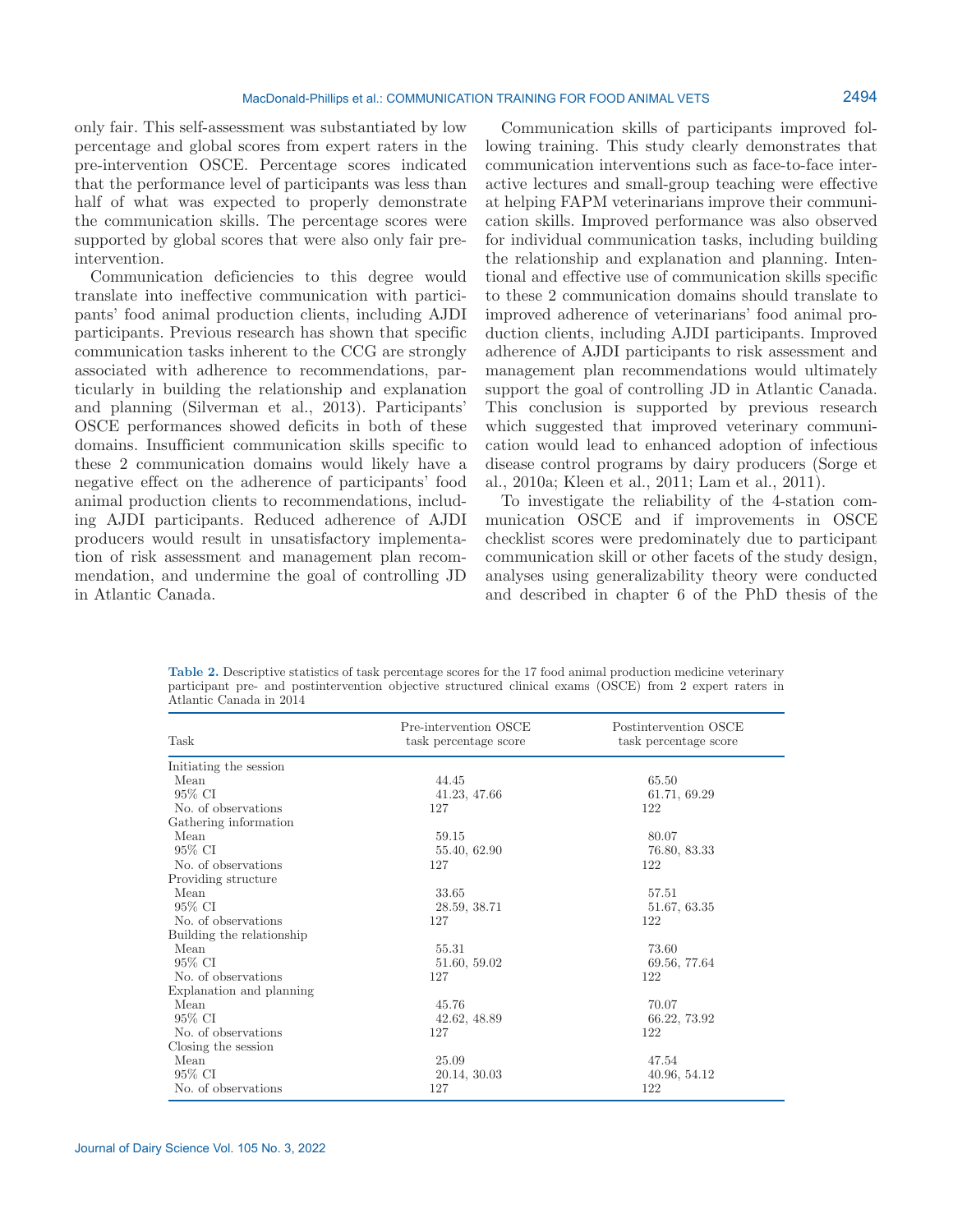lead author (MacDonald-Phillips, 2021). Generalizability theory accounts for several sources of measurement error, such as error due to raters, OSCE station, and OSCE tract (Goodwin, 2001). For conciseness, this current manuscript focused on the objectives as outlined.

Alternate methods could have been used to investigate or reduce the likelihood that improvements in OSCE checklist scores were influenced by other facets of the study design; for example, using a crossover design for cases within track or a control group. To reduce the risk of differences in case difficulty between the pre- and postintervention OSCE affecting the outcomes, different cases could have been used in the pre-intervention OSCE tracks. For the postintervention OSCE, the cases could have been switched between OSCE tracks, allowing for the same cases to be used both pre- and postintervention, on different participants. Use of a control group, a group whose communication skills were assessed but did not participate in the communication skills training interventions, could have strengthened this study. In a pre-post OSCE study by Artemiou et al. (2013), findings indicated that participating in pre-intervention OSCE cases resulted in learning and improved comprehension and use of communication skills by control group participants. However, the participants in the control group scored lower mean differences between pre- and postintervention OSCE than did the intervention groups (Artemiou et al., 2013). The number of veterinary participants in this study precluded the use of a control group. Subsetting the study population into intervention and control groups would have led to limited power to detect differences between groups. In addition, in our experience, ethics requires the communication skills training components be rerun for the control group after communication skills assessments are complete. This was not feasible for our study. Requiring practicing FAPM veterinarians to go through the assessments as a control group and then dedicate further in-person time to do the experiential communication skills training components would have the reduced response rate. Further research into communication skills training for practicing FAPM veterinarians (e.g., using a larger study population, including a control group, using a crossover design for OSCE cases within track, evaluation of additional variables for association with improvement in scores following training) is recommended to further improve knowledge and understanding of the effect of training.

In this study, the relatively low veterinary participation rate could have introduced a study limitation of nonresponse bias. It is possible that AJDI-trained veterinarians who participated in the communication skills training workshop had more need or interest to improve

their communication skills than their nonparticipating colleagues. This possibility is supported by the preintervention self-efficacy response of most participants that their primary reason to attend the workshop was to improve their communication skills. This bias could result from differences in their baseline communication skills and lead to differences in responses to communication training compared with nonparticipating colleagues.

Missing data bias may have been introduced by video recording failure. However, this bias would only apply if there was a difference in communication performance scores related to the station with the malfunctioning camera, which is unlikely. Missing items within the self-efficacy questionnaires, OSCE checklists, and SC feedback forms may also have introduced item missing data bias. It is unlikely that any of these missing data biases would be large as the pattern of missing data in each of these communication assessment tools was MCAR, and the percent of items missing was small.

Bias could also have been introduced into this study by use of person-mean imputation. However, for OSCE percentage scores, there was no difference detected between score estimates and the 95% CI when comparing person-mean imputation and multiple imputation. Multiple imputation has been recommended to handle item score missing data; however, it is more complicated than simple imputation procedures, such as person-mean imputation. When only a small amount of item scores are missing (<25%) in only a small amount of cases  $\left( \langle 10\% \rangle, \text{ simple imputation methods may be} \right)$ preferred purely for practical reasons (Eekhout et al., 2014). The lack of differences when comparing the 2 imputation methods provided us with confidence that the simpler imputation method was appropriate.

Assessment tools were adapted from UCVM and AVC clinical communication skills programs and developed from the CCG for this study. Additional analyses to evaluate these tools further, such as factor component analysis or principal component analysis, would be of benefit.

In this study, the CCG was used as a framework for communication skills assessment and interventions with FAPM veterinarians. We found that the CCG's focus on, and organization of, the veterinary consultation applied well to the introduction and early communication learning for FAPM veterinarians in this workshop. This is partially supported by a study that modeled communication in production animal medicine (Kleen et al., 2011). That study agreed that the CCG model of the consultation process applies to companion animal medicine, as well as to most aspects of traditional, curative, farm animal practice. However, the authors suggested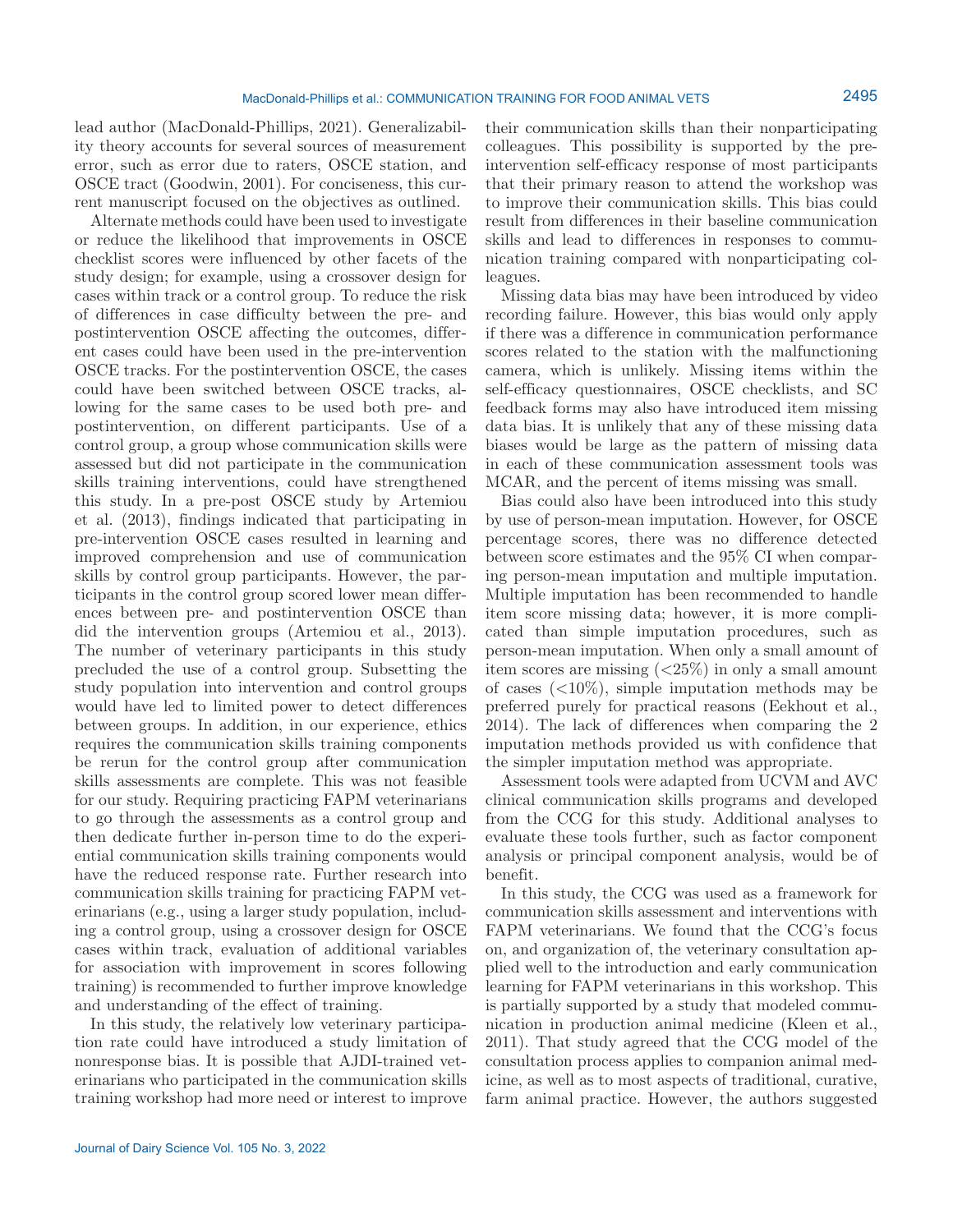that in veterinary advisory practice, such as FAPM practice, the communication between veterinarian and owner goes beyond the medical curative consultation, and as such, additional communication instruments should be used (Kleen et al., 2011). In future, additional research into the most appropriate communication instrument for advanced training in communication for FAPM veterinarians, particularly FAPM veterinarians in advisory roles, should be considered.

The communication skills training workshop in this study was conducted in-person over 1.5 d, and used interactive lectures and small-group training as communication interventions. Previous research has found that communication training programs improved communication skills if they lasted for at least 1 d (Berkhof et al., 2011) and that small-group training was the most effective approach for enhancing communication skills (Artemiou et al., 2013). However, the in-person time commitment required was a concern for some FAPM veterinarians. Some solo practitioners were unable to attend because they couldn't leave their practice for the length of the workshop, and multiveterinarian clinics could only send some, rather than all, veterinarians in the practice in order maintain clinic operations. These barriers for veterinary participation in the workshop may have introduced sampling bias into the study. Sampling bias could compound nonresponse bias described above, and in turn lead to further differences in responses to communication training compared with nonparticipating colleagues.

Participating veterinarians suggested that lengthening the workshop or allowing more time for communication training would have been beneficial. Considering the time constraints already experienced by FAPM veterinarians, an alternative could be to incorporate web-based communication interventions into a communication skills workshop. Research has found that web-based communication training was an effective communication training method (Roter et al., 2012; Artemiou et al., 2013, 2014b). Web-based communication training could be particularly useful to introduce communication theory and describe the necessary communication skills before the workshop. This would allow more time for participants to practice communication skills during the in-person workshop (using small-group training and video skill-spotting exercises), and would likely lead to less workshop fatigue.

#### **CONCLUSIONS**

Based on this study, development and implementation of communication skills training and assessment increases the communication competency of FAPM veterinarians. This training would be particularly relevant for those veterinarians involved in infectious disease control programs.

## **ACKNOWLEDGMENTS**

The project was funded by the Dairy Farmers of Prince Edward Island (Charlottetown, PE, Canada), Nova Scotia (Truro, NS, Canada), New Brunswick (Sussex, NB, Canada), and Newfoundland and Labrador (St. John's, NL, Canada); and Agriculture and Agri-Food Canada (Ottawa, ON, Canada) in conjunction with the Provinces of Prince Edward Island (Charlottetown, PE, Canada), Nova Scotia (Halifax, NS, Canada), New Brunswick (Fredericton, NB, Canada), and Newfoundland and Labrador (St. John's, NL, Canada) through the Canadian Agricultural Partnership. We thank the participating FAPM veterinarians, participating FAPM senior veterinary students, SC, coaches, raters, and OSCE support personnel for their involvement and hard work. We also thank Brian Gromoff, University of Calgary, Calgary, Alberta, Canada, for his effort and skill training the standardized clients to portray the cases and to provide feedback to the participants during the small-group experiential training and on the SC feedback forms during the OSCE. The authors have not stated any conflicts of interest.

#### **REFERENCES**

- Adams, C. L., and S. M. Kurtz. 2006. Building on existing models from human medical education to develop a communication curriculum in veterinary medicine. J. Vet. Med. Educ. 33:28–37. [https:/](https://doi.org/10.3138/jvme.33.1.28) [/doi.org/10.3138/jvme.33.1.28](https://doi.org/10.3138/jvme.33.1.28).
- Adams, C. L., and S. M. Kurtz. 2012. Coaching and feedback: Enhancing communication teaching and learning in veterinary practice settings. J. Vet. Med. Educ. 39:217–228. [https://doi.org/10.3138/](https://doi.org/10.3138/jvme.0512-038R) [jvme.0512-038R](https://doi.org/10.3138/jvme.0512-038R).
- Adams, C. L., and S. M. Kurtz. 2017. Skills for Communicating in Veterinary Medicine. Dewpoint Publishing.
- Adams, C. L., and L. Ladner. 2004. Implementing a simulated client program: Bridging the gap between theory and practice. J. Vet. Med. Educ. 31:138–145. [https://doi.org/10.3138/jvme.31.2.138.](https://doi.org/10.3138/jvme.31.2.138)
- American Animal Hospital Association. 2009. Compliance: Taking Quality Care to the Next Level: A Report of the 2009 AAHA Compliance Follow-Up Study. American Animal Hospital Association.
- American Veterinary Medical Association. 2020. Council on Education (COE) Accreditation Policies and Procedures: Requirements. Accessed March 13, 2021. [https://www.avma.org/education/](https://www.avma.org/education/accreditation-policies-and-procedures-avma-council-education-coe/coe-accreditation-policies-and-procedures-requirements) [accreditation-policies-and-procedures-avma-council-education](https://www.avma.org/education/accreditation-policies-and-procedures-avma-council-education-coe/coe-accreditation-policies-and-procedures-requirements) [-coe/coe-accreditation-policies-and-procedures-requirements](https://www.avma.org/education/accreditation-policies-and-procedures-avma-council-education-coe/coe-accreditation-policies-and-procedures-requirements).
- Ammentorp, J., S. Sabroe, P. Kofoed, and J. Mainz. 2007. The effect of training in communication skills on medical doctors' and nurses' self-efficacy: A randomized control trial. Patient Educ. Couns. 66:270–277. [https://doi.org/10.1016/j.pec.2006.12.012.](https://doi.org/10.1016/j.pec.2006.12.012)
- Artemiou, E., C. L. Adams, K. G. Hecker, A. Vallevand, C. Violato, and J. B. Coe. 2014a. Standardised clients as assessors in a veterinary communication OSCE: A reliability and validity study. Vet. Rec. 175:509. <https://doi.org/10.1136/vr.102633>.
- Artemiou, E., C. L. Adams, L. Toews, C. Violato, and J. B. Coe. 2014b. Informing web-based communication curricula in veteri-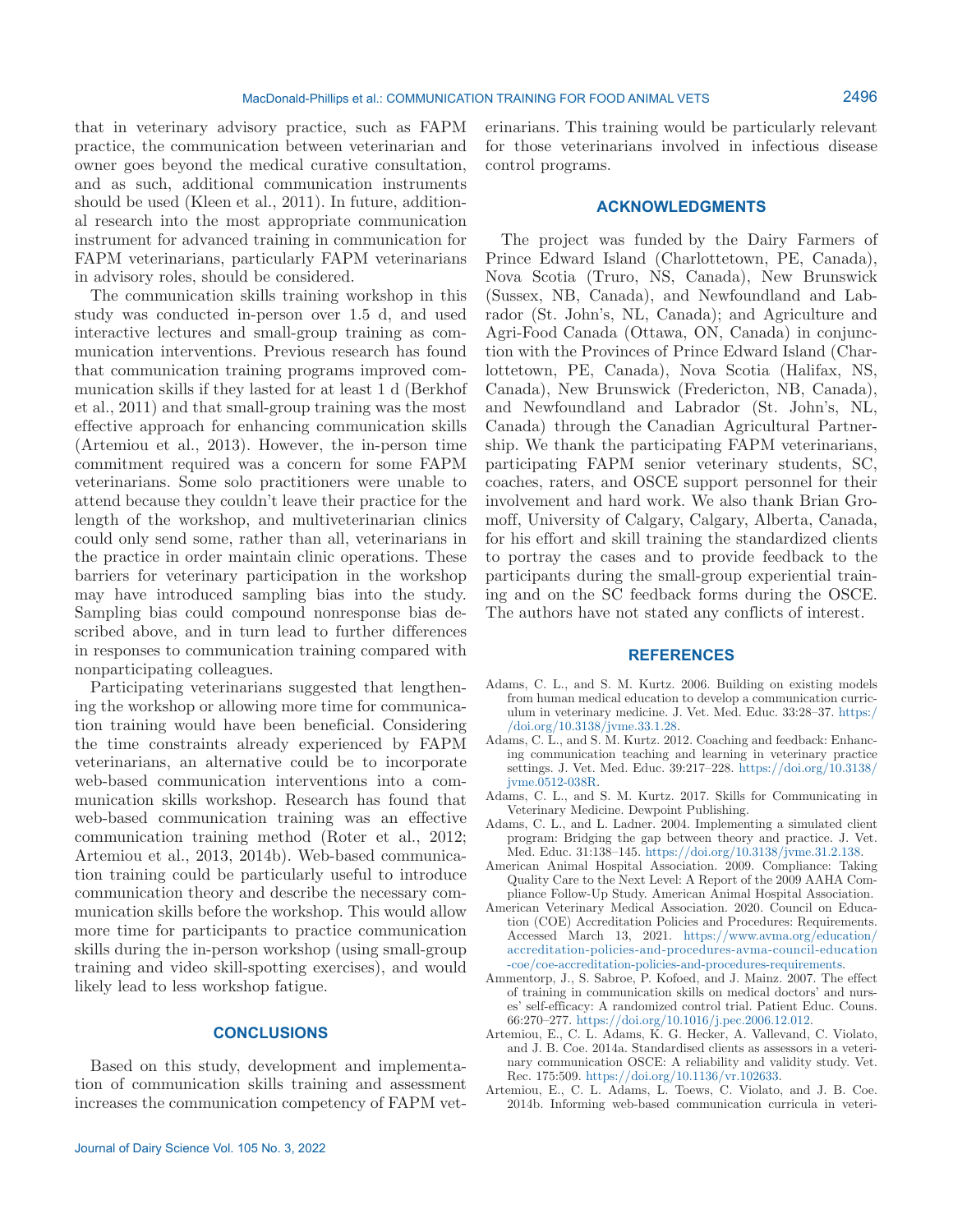nary education: A systematic review of web-based methods used for teaching and assessing clinical communication in medical education. J. Vet. Med. Educ. 41:44–54. [https://doi.org/10.3138/jvme](https://doi.org/10.3138/jvme.0913-126R) [.0913-126R.](https://doi.org/10.3138/jvme.0913-126R)

- Artemiou, E., C. L. Adams, A. Vallevand, C. Violato, and K. G. Hecker. 2013. Measuring the effectiveness of small-group and web-based training methods in teaching clinical communication: A case comparison study. J. Vet. Med. Educ. 40:242–251. [https://doi.org/10](https://doi.org/10.3138/jvme.0113-026R1) [.3138/jvme.0113-026R1](https://doi.org/10.3138/jvme.0113-026R1).
- Association of American Veterinary Medical Colleges. 2018. Competency-Based Veterinary Education: Part 1 - CBVE Framework. Association of American Veterinary Medical Colleges.
- Barton, K., C. D. Cunningham, G. T. Jones, and P. Maharg. 2006. Valuing what clients think: Standardized clients and the assessment of communicative competence. Clin. Law Rev. 13:1–65.
- Bauman, C. A., H. W. Barkema, J. Dubuc, G. P. Keefe, and D. F. Kelton. 2016. Identifying management and disease priorities of Canadian dairy industry stakeholders. J. Dairy Sci. 99:10194–10203. [https://doi.org/10.3168/jds.2016-11057.](https://doi.org/10.3168/jds.2016-11057)
- Berkhof, M., H. J. van Rijssen, A. J. M. Schellart, J. R. Anema, and A. J. van der Beek. 2011. Effective training strategies for teaching communication skills to physicians: An overview of systematic reviews. Patient Educ. Couns. 84:152–162. [https://doi.org/10.1016/](https://doi.org/10.1016/j.pec.2010.06.010) [j.pec.2010.06.010.](https://doi.org/10.1016/j.pec.2010.06.010)
- Cipolla, M., and A. Zecconi. 2015. Short communication: Study on veterinarian communication skills preferred and perceived by dairy farmers. Res. Vet. Sci. 99:60–62. [https://doi.org/10.1016/j.rvsc](https://doi.org/10.1016/j.rvsc.2015.02.004) [.2015.02.004](https://doi.org/10.1016/j.rvsc.2015.02.004).
- Davis, M. H., G. G. Ponnamperuma, S. McAleer, and V. H. M. Dale. 2006. The objective structured clinical examination (OSCE) as a determinant of veterinary clinical skills. J. Vet. Med. Educ. 33:578–587. [https://doi.org/10.3138/jvme.33.4.578.](https://doi.org/10.3138/jvme.33.4.578)
- Eekhout, I., H. C. W. de Vet, J. W. R. Twisk, J. P. L. Brand, M. R. de Boer, and M. W. Heymans. 2014. Missing data in a multiitem instrument were best handled by multiple imputation at the item score level. J. Clin. Epidemiol. 67:335–342. [https://doi.org/](https://doi.org/10.1016/j.jclinepi.2013.09.009) [10.1016/j.jclinepi.2013.09.009.](https://doi.org/10.1016/j.jclinepi.2013.09.009)
- Goodwin, L. D. 2001. Interrater agreement and reliability. Meas. Phys. Educ. Exerc. Sci. 5:13–34. [https://doi.org/10.1207/](https://doi.org/10.1207/S15327841MPEE0501_2) [S15327841MPEE0501\\_2](https://doi.org/10.1207/S15327841MPEE0501_2).
- Gulbrandsen, P., B. F. Jensen, A. Finset, and D. Blanch-Hartigan. 2013. Long-term effect of communication training on the relationship between physicians' self-efficacy and performance. Patient Educ. Couns. 91:180–185. [https://doi.org/10.1016/j.pec.2012.11](https://doi.org/10.1016/j.pec.2012.11.015) [.015.](https://doi.org/10.1016/j.pec.2012.11.015)
- Hargie, O., M. Boohan, M. McCoy, and P. Murphy. 2010. Current trends in communication skills training in UK schools of medicine. Med. Teach. 32:385–391. [https://doi.org/10.3109/01421590903394603.](https://doi.org/10.3109/01421590903394603)
- Hecker, K. G., C. L. Adams, and J. B. Coe. 2012. Assessment of firstyear veterinary students' communication skills using an objective structured clinical examination: The importance of context. J. Vet. Med. Educ. 39:304–310. [https://doi.org/10.3138/jvme.0312.022R.](https://doi.org/10.3138/jvme.0312.022R)
- Hodges, B. D. 2006. The objective structured clinical examination: Three decades of development. J. Vet. Med. Educ. 33:571–577. <https://doi.org/10.3138/jvme.33.4.571>.
- Humphris, G. M. 2002. Communication skills knowledge, understanding and OSCE performance in medical trainees: A multivariate prospective study using structural equation modelling. Med. Educ. 36:842–852. [https://doi.org/10.1046/j.1365-2923.2002.01295.x.](https://doi.org/10.1046/j.1365-2923.2002.01295.x)
- Jansen, J., C. D. M. Steuten, R. J. Renes, N. Aarts, and T. J. G. M. Lam. 2010. Debunking the myth of the hard-to-reach farmer: Effective communication on udder health. J. Dairy Sci. 93:1296– 1306. <https://doi.org/10.3168/jds.2009-2794>.
- Kleen, J. L., O. Atkinson, and J. P. T. M. Noordhuizen. 2011. Communication in production animal medicine: modelling a complex interaction with the example of dairy herd health medicine. Ir. Vet. J. 64:8.<https://doi.org/10.1186/2046-0481-64-8>.
- Kurtz, S. 2006. Teaching and learning communication in veterinary medicine. J. Vet. Med. Educ. 33:11–19. [https://doi.org/10.3138/](https://doi.org/10.3138/jvme.33.1.11) [jvme.33.1.11.](https://doi.org/10.3138/jvme.33.1.11)
- Lam, T. J. G. M., J. Jansen, B. H. P. van den Borne, R. J. Renes, and H. Hogeveen. 2011. What veterinarians need to know about communication to optimise their role as advisors on udder health in dairy herds. N. Z. Vet. J. 59:8–15. [https://doi.org/10.1080/](https://doi.org/10.1080/00480169.2011.547163) [00480169.2011.547163.](https://doi.org/10.1080/00480169.2011.547163)
- MacDonald-Phillips, K. A. 2021. Program outcomes of a voluntary Johne's disease control program with a focus on adherence to management plan recommendations and veterinary communication skills. PhD Thesis. Department of Health Management, Faculty of Veterinary Medicine, University of Prince Edward Island, Charlottetown, PEI.
- MacDonald-Phillips, K. A., S. L. B. McKenna, D. H. Shaw, G. P. Keefe, J. VanLeeuwen, E. Artemiou, and C. L. Adams. 2021. Communication skills training and assessment of food animal production medicine veterinarians: a component of a voluntary Johne's disease control program - Supplemental file. University of Prince Edward Island, Robertson Library's Data Repository. [https://data](https://data.upei.ca/islandora/object/researchdata%3A680) [.upei.ca/islandora/object/researchdata%3A680.](https://data.upei.ca/islandora/object/researchdata%3A680)
- Mullan, B. A., and E. J. Kothe. 2010. Evaluating a nursing communication skills training course: The relationships between self-rated ability, satisfaction, and actual performance. Nurse Educ. Pract. 10:374–378.<https://doi.org/10.1016/j.nepr.2010.05.007>.
- Petrovski, K. R., and M. McArthur. 2015. The art and science of consultations in bovine medicine: Use of modified Calgary-Cambridge guides. Maced. Vet. Rev. 38:137–147. [https://doi.org/10.14432/j](https://doi.org/10.14432/j.macvetrev.2015.05.044) [.macvetrev.2015.05.044.](https://doi.org/10.14432/j.macvetrev.2015.05.044)
- Radford, A., P. Stockley, J. Silverman, I. Taylor, R. Turner, C. Gray, L. Bush, M. Glyde, A. Healy, V. Dale, S. Kaney, C. Magrath, S. Marshall, S. May, B. McVey, C. Spencer, R. Sutton, J. Tandy, P. Watson, and A. Winter. 2006. Development, teaching, and evaluation of a consultation structure model for use in veterinary education. J. Vet. Med. Educ. 33:38–44. [https://doi.org/10.3138/jvme](https://doi.org/10.3138/jvme.33.1.38) [.33.1.38.](https://doi.org/10.3138/jvme.33.1.38)
- Ritter, C., C. L. Adams, D. F. Kelton, and H. W. Barkema. 2018. Clinical communication patterns of veterinary practitioners during dairy herd health and production management farm visits. J. Dairy Sci. 101:10337–10350. [https://doi.org/10.3168/jds.2018](https://doi.org/10.3168/jds.2018-14741) [-14741](https://doi.org/10.3168/jds.2018-14741).
- Ritter, C., C. L. Adams, D. F. Kelton, and H. W. Barkema. 2019. Factors associated with dairy farmers' satisfaction and preparedness to adopt recommendations after veterinary herd health visits. J. Dairy Sci. 102:4280–4293. [https://doi.org/10.3168/jds.2018-15825.](https://doi.org/10.3168/jds.2018-15825)
- Roter, D. L., R. Wexler, P. Naragon, B. Forrest, J. Dees, A. Almodovar, and J. Wood. 2012. The impact of patient and physician computer mediated communication skill training on reported communication and patient satisfaction. Patient Educ. Couns. 88:406– 413.<https://doi.org/10.1016/j.pec.2012.06.020>.
- Shaw, J. R. 2019. Evaluation of communication skills training programs at North American veterinary medical training institutions. J. Am. Vet. Med. Assoc. 255:722–733. [https://doi.org/10.2460/](https://doi.org/10.2460/javma.255.6.722) [javma.255.6.722.](https://doi.org/10.2460/javma.255.6.722)
- Shaw, J. R., C. L. Adams, and B. N. Bonnett. 2004. What can veterinarians learn from studies of physician-patient communication about veterinarian-client-patient communication? J. Am. Vet. Med. Assoc. 224:676–684. [https://doi.org/10.2460/javma.2004](https://doi.org/10.2460/javma.2004.224.676) [.224.676](https://doi.org/10.2460/javma.2004.224.676).
- Shaw, J. R., C. L. Adams, B. N. Bonnett, S. Larson, and D. L. Roter. 2012. Veterinarian satisfaction with companion animal visits. J. Am. Vet. Med. Assoc. 240:832–841. [https://doi.org/10.2460/](https://doi.org/10.2460/javma.240.7.832) [javma.240.7.832.](https://doi.org/10.2460/javma.240.7.832)
- Shaw, J. R., G. E. Barley, A. E. Hill, S. Larson, and D. L. Roter. 2010. Communication skills education onsite in a veterinary practice. Patient Educ. Couns. 80:337–344. [https://doi.org/10.1016/j.pec](https://doi.org/10.1016/j.pec.2010.06.012) [.2010.06.012](https://doi.org/10.1016/j.pec.2010.06.012).
- Silverman, J., S. M. Kurtz, and J. Draper. 2013. Skills for Communicating with Patients. Third Edition. CRC Press, Taylor & Francis Group.
- Sorge, U., D. Kelton, K. Lissemore, A. Godkin, S. Hendrick, and S. Wells. 2010a. Attitudes of Canadian dairy farmers toward a volun-